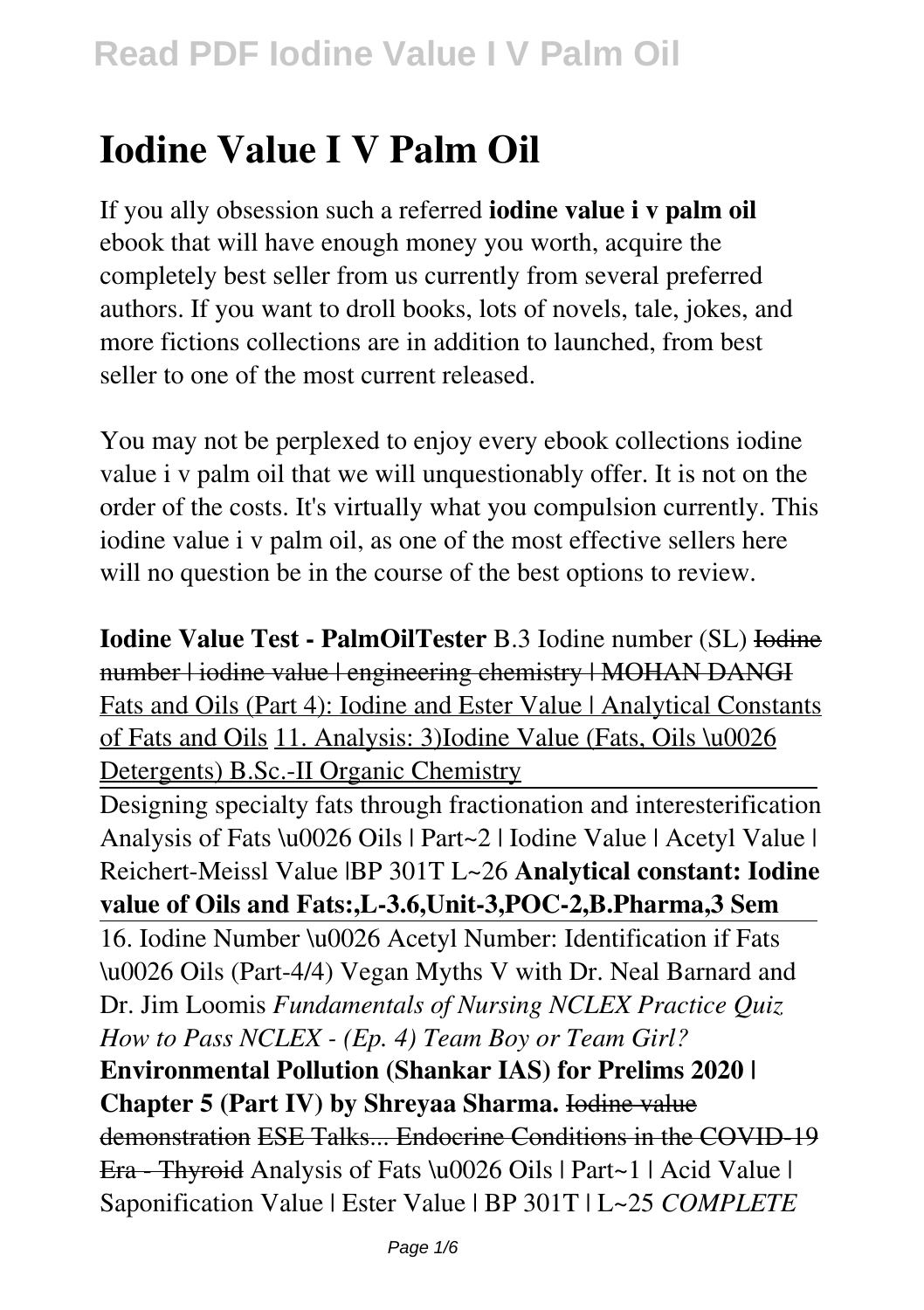### *CHEMISTRY CLASS 10 IN 1 VIDEO | SCIENCE | CLASS 10* IMK421: Lecture 8 (19th November 2012) — Overview of Technology of Fats and Oils Daily CA Live Discussion in Tamil| 07-07-2020 |Mr.Naresh kumar TNPSC | Indian Economy | National Income - 4 | Kani Murugan | Suresh IAS Academy Iodine Value I V Palm

IODINE VALUE (I.V.) | palm oil. DEFINITION AND SCOPE. The most important application of the iodine value is to determine the amount of unsaturation contained in fatty acids. This unsaturation is in the form of double bonds which react with iodine compounds. The higher the iodine value, the more unsaturated fatty acid bonds are present in a fat. Iodine value is used as a parameter in process control as well as a quality parameter in traded palm oil products.

### IODINE VALUE (I.V.) | palm oil - QCL

5.7.2.3 Iodine value. Iodine value can be used to measure the degree of unsaturation of oils and fats. The results are normally expressed as the number of grams of iodine absorbed by 100 g of oil or fat, considering the conditions of the test. This parameter is extremely important in the palm oil industry, where it is used to follow the fractionation process.

### Iodine Value - an overview | ScienceDirect Topics

Iodine Value I V Palm The iodine value (or iodine adsorption value or iodine number or iodine index, commonly abbreviated as IV) in chemistry is the mass of iodine in grams that is consumed by 100 grams of a chemical substance.Iodine numbers are often used to determine the amount of unsaturation in fats,

Iodine Value I V Palm Oil - electionsdev.calmatters.org IODINE VALUE (IV) | palm oil - QCL KEY WORDS: FTIR spectroscopy, iodine value, palm oil, PLS Iodine value (IV) is a measure of the unsaturation of oils and fats It is expressed as the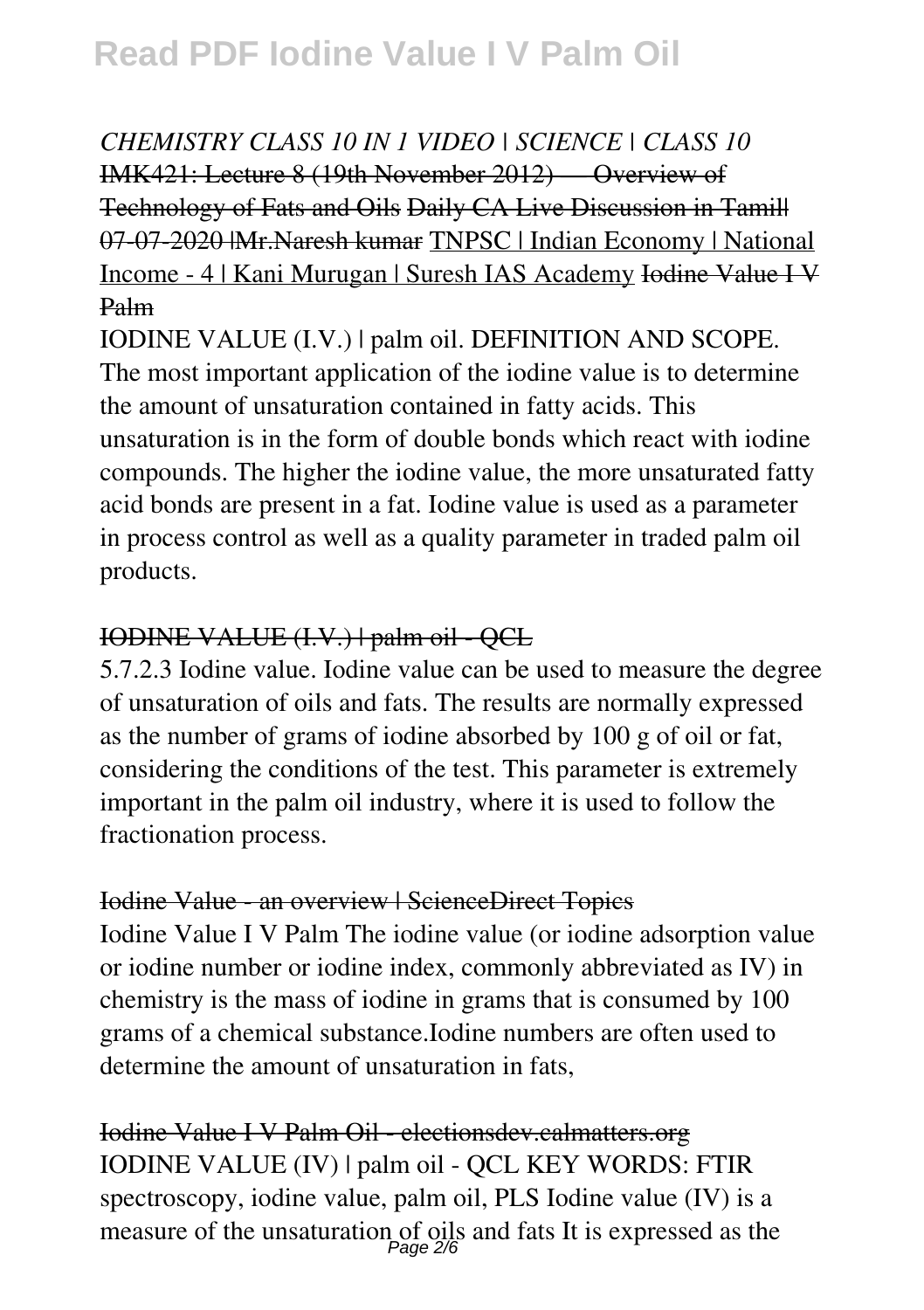number of grams of iodine absorbed by 100 grams of oil or fat under the test conditions (1) In the palm oil

#### Iodine Value I V Palm Oil - reliefwatch.com

Determination of Iodine Value in Palm Oil Thanks to its simplicity, the innovative CDR method for the determination of Iodine Value (IV) in Palm Oil is ideal to be used during every process stage to monitor the quality of oil in real time and during the acceptance of crude oil, as well as during trading of finished products.

Iodine Value test with CDR PalmOilTester palm oil analysis ... Iodine value (IV) is used as a parameter in process control as well as a quality parameter in traded palm oil products. IV measures the number of double bonds in the molecular structure of an oil...

### (PDF) Determination of iodine value of palm oil by ...

Iodine Value (IV) IV is the most widely use test to identify the oil's purity and check contamination and/or adulteration. It is a measure of the unsaturated fatty acid in the oil (see oil composition) Typical IV value. Coconut Oil - 9.

### Palm Oil & Others: Iodine Value (IV)

The greater the iodine value, the more unsaturation and the higher the susceptibility to oxidation. Peanut oil (IV 82–107) is more saturated than corn (IV 103–128), cottonseed (IV 99–113), or linseed (IV 155–205) oils; however, it is considerably less saturated than coconut (IV 7.7–10.5), palm (IV 44–54) or butter (IV 25–42) oils.

#### Iodine Value - an overview | ScienceDirect Topics

The iodine value in chemistry is the mass of iodine in grams that is consumed by 100 grams of a chemical substance. Iodine numbers are often used to determine the amount of unsaturation in fats, oils and waxes. In fatty acids, unsaturation occurs mainly as doubles Page 3/6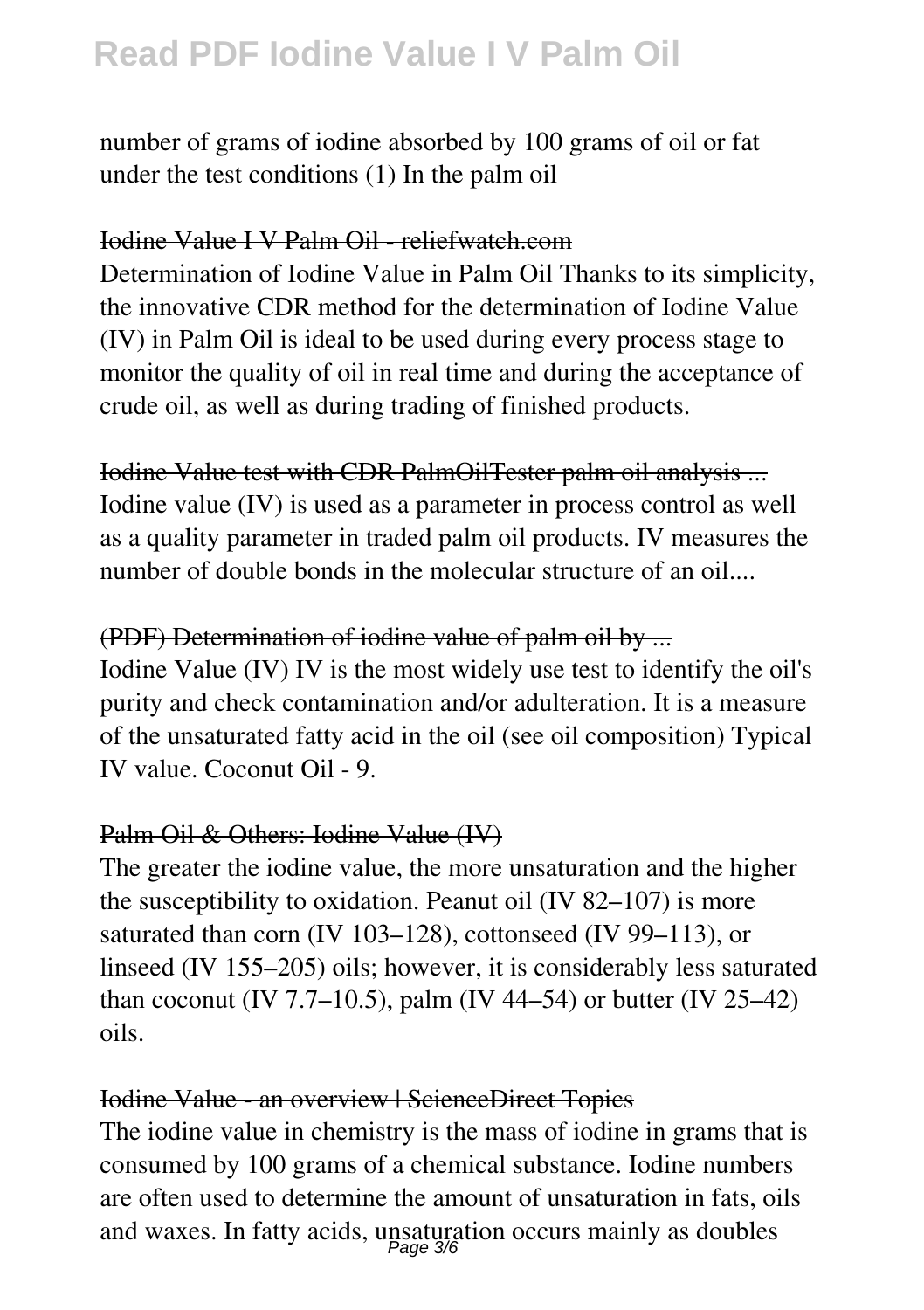bonds which are very reactive towards halogens, the iodine in this case. Thus, the higher the iodine value, the more unsaturations are present in the fat. It can be seen from the table that coconut oil is very saturated, which means it

### Iodine value - Wikipedia

Iodine value, also called Iodine Number, in analytical chemistry, measure of the degree of unsaturation of an oil, fat, or wax; the amount of iodine, in grams, that is taken up by 100 grams of the oil, fat, or wax.Saturated oils, fats, and waxes take up no iodine; therefore their iodine value is zero; but unsaturated oils, fats, and waxes take up iodine.

### Iodine value | chemistry | Britannica

Basically, there are two major grades of palm olein: standard olein and super olein (iodine value greater than 60). The standard olein has an iodine value of about 56-59 and cloud point of 10<sup>o</sup>C max. The specifications are given in Malaysian Standard MS816:2007(Table 3).

Welcome to the Malaysian Palm Oil Board // About Palm Oil ... Free fatty ccid (FFA) content, 5% maximum, moisture and impurities (MandI), 0.25% maximum and iodine value (IV), 50 to 55, are the common contractual crude palm oil (CPO) quality parameters/specifications between the millers and the refiners. However, in the refinery other quality parameters are also detrimental to production efficiency.

The effect of CPO quality parameters (FFA, MandI, IV, PV ... Differential scanning calorimetry (DSC) was used to determine the iodine value (IV) of various palm olein (PoO) mixtures.

Determination of iodine value of palm olein mixtures using ... Iodine Value I V Palm The jodine value (or iodine adsorption value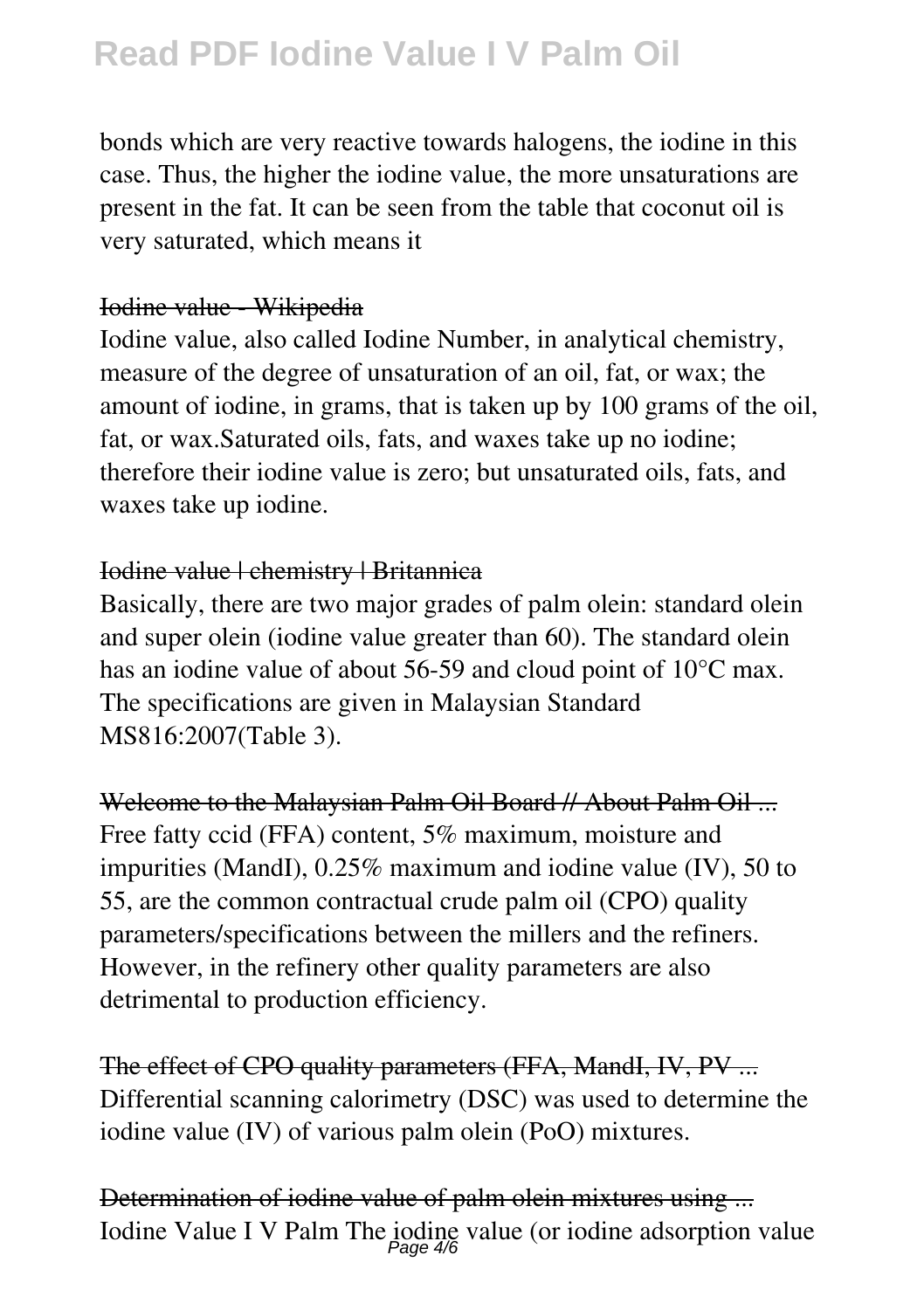or iodine number or iodine index, commonly abbreviated as IV) in chemistry is the mass of iodine in grams that is consumed by 100 grams of a chemical substance.Iodine numbers are often used to determine the amount of unsaturation in fats, Iodine Value I V Palm  $Oil - test$ ...

### Iodine Value I V Palm Oil | www.uppercasing

A rapid method for the quantitative determination of iodine value (IV) of palm oil products by FTIR transmission spectroscopy is described. A calibration standard was developed by blending palm stearin and superolein in specific ratios that covered a range of 27.9 to 65.3 IV units.

#### Determination of iodine value of palm oil by fourier ...

KEY WORDS: FTIR spectroscopy, iodine value, palm oil, PLS. Iodine value (IV) is a measure of the unsaturation of oils and fats. It is expressed as the number of grams of iodine absorbed by 100 grams of oil or fat under the test conditions (1). In the palm oil industry, the IV is an important parameter in quality control.

### Determination of Iodine Value of Palm Oil by Fourier ...

Determination of iodine value of palm oil by differential scanning calorimetry ABSTRACT Iodine value (IV) is used as a parameter in process control as well as a quality parameter in traded palm oil products. IV measures the number of double bonds in the molecular structure of an oil.

### Determination of iodine value of palm oil by differential ... Iodine value (IV) is used as a parameter in process control as well as a quality parameter in traded palm oil products. IV measures the number of double bonds in the molecular structure of an oil. To form a double bond, carbon requires more energy (615 kJ/mol) than to form a single bond (350 kJ/mol).